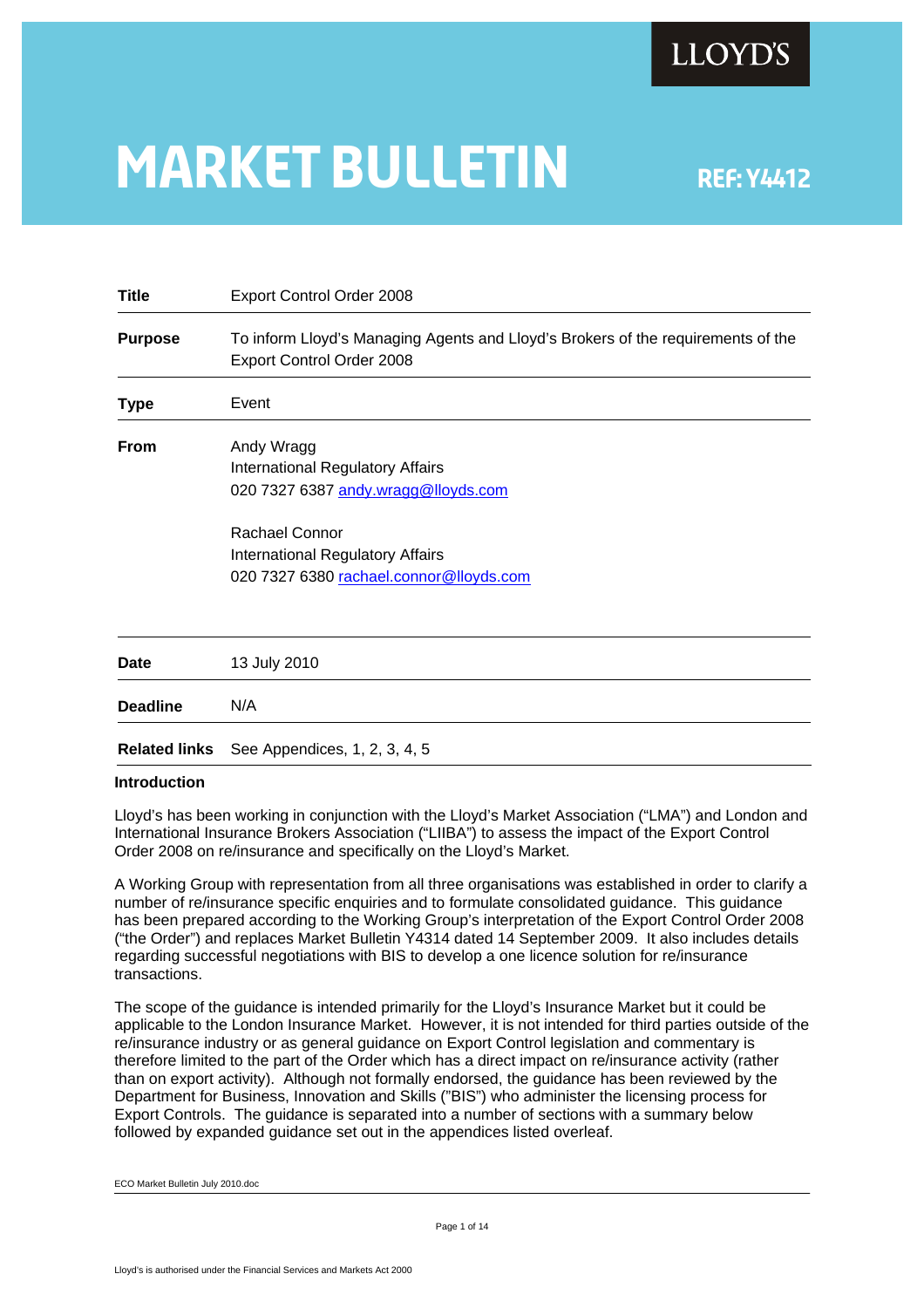# **SUMMARY OF KEY GUIDANCE POINTS**

Export control legislation came into force in March 2004 and was consolidated into the Export Control Order 2008.

- The Order, **in part**, applies to the movement of controlled (military) goods between two overseas countries.
- The part of the Order applying to the movement of arms and military goods between two overseas countries (not to the import or export of such goods to and from the UK) can also impact re/insurance activity carried out by UK individuals or UK companies, no matter where they are located.
- The Order impacts on UK individuals and UK companies operating anywhere in the World or persons who are operating within the UK involved in the promotion, supply and trade of these goods (commonly referred to as "trafficking and brokering").
- It can also apply to UK persons whose sole involvement is the transportation, financing, **provision of insurance and reinsurance**, general advertising and promotion of these goods, the scope of which is set out under Trade Controls in Part 4 of the Order.
- Controlled goods are subject to trade controls, which means that trading in them (including re/insurance) require where appropriate a licence. Controlled goods are categorised into 3 types.
- Category A classified as controlled goods of the greatest concern and the most undesirable type must be licensed for movement between overseas countries with no exception. However BIS advise that there is little legitimate trade in such goods and it is unlikely that a licence will be granted to trade in them.
- Category B and C goods require a licence where their movement is from one overseas country to a country which is designated as an embargoed destination.
- Embargoed destinations, current as at 13/07/10, are shown in the table in Appendix 1 and are subject to change from time to time and also at BIS' website link: [http://www.businesslink.gov.uk/bdotg/action/layer?r.s=m&r.l4=1084292055&r.l1=107](http://www.businesslink.gov.uk/bdotg/action/layer?r.s=m&r.l4=1084292055&r.l1=1079717544&r.lc=en&r.l3=1084100244&r.l2=1084228483&topicId=1084100244&r.i=1084302562&r.t=RESOURCES) [9717544&r.lc=en&r.l3=1084100244&r.l2=1084228483&topicId=1084100244&r.i=108](http://www.businesslink.gov.uk/bdotg/action/layer?r.s=m&r.l4=1084292055&r.l1=1079717544&r.lc=en&r.l3=1084100244&r.l2=1084228483&topicId=1084100244&r.i=1084302562&r.t=RESOURCES) [4302562&r.t=RESOURCES](http://www.businesslink.gov.uk/bdotg/action/layer?r.s=m&r.l4=1084292055&r.l1=1079717544&r.lc=en&r.l3=1084100244&r.l2=1084228483&topicId=1084100244&r.i=1084302562&r.t=RESOURCES)
- Trading (including where required the provision of re/insurance) without a valid licence is a criminal offence and could result in financial penalties and or imprisonment up to a maximum of 10 years. Such penalties may also cause a firm to suffer from reputational damage.
- Where the parties to a contract of re/insurance have identified that the contract is subject to trade controls, the parties should not proceed until a valid licence has been obtained and all parties to the transaction should be advised accordingly.
- If an authorised re/insurance licence is revoked by BIS (during the currency of a re/insurance contract) insurers must cease providing re/insurance **immediately.** (See Appendix 2, page 10 for full requirements.)
- A licence is required at the point that the contract is agreed by subscribing re/insurers (as opposed to the quotation stage).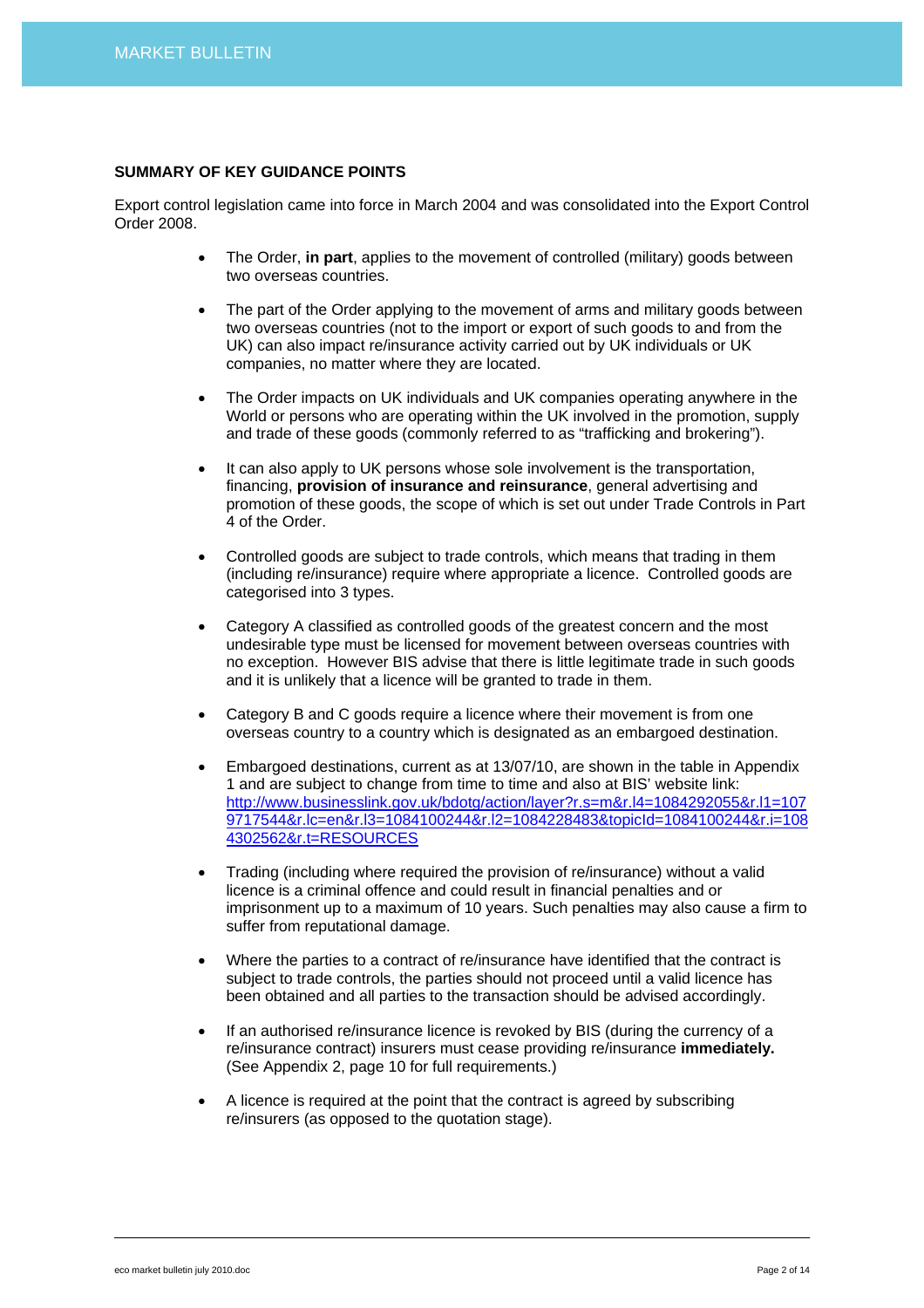- Parties to the transaction should carefully review the information that is normally disclosed in order to determine whether or not the Order applies and a licence is required.
- Where relevant information becomes known after the transaction has incepted there is no need to apply for a licence but a report should be made to Serious Organised Crime Agency ("SOCA") under "Project Brass" for intelligence purposes.
- Re/insurers may want to consider warranting that cover is dependent on a licence being in place.
- Your Compliance Department should be consulted if there is any uncertainty about whether a licence is needed.
- Licences for re/insurance transactions can be obtained by one UK party, a Head Licensee, in the re/insurance chain under a Group Licence. Details are provided at Appendix 2, page 8.
- The Head Licensee (i.e. the person responsible for applying for a licence) can be the first UK broker in the chain.
- Reports of any breaches of the Order must be marked "Project Brass" and made immediately to HMRC to Mr Vivian O'Horo, HMRC, 100 Parliament Street, Westminster, London SW1A 2BQ. Telephone: 020 7147 0476.
- Where breaches are reported, the person reporting the breach should ensure that all parties to the re/insurance transaction are informed in order that they consider making their own separate disclosures as required by law. All subscribing re/insurers/managing agents and the Lloyd's placing broker should also be made aware of disclosures to ensure a consistent approach.
- Whilst an overseas entity would not be subject to the Order, managing agents need to consider whether a coverholder's and or service company's actions could create liability for a UK parent or principal company. Insurance agency relationships have not been tested by enforcement action and there is therefore a lack of clarity and practical advice regarding this subject. Nevertheless informal legal advice indicates that it is a subject that all parties to an insurance transaction should consider.
- Further information regarding SOCA is provided at Appendix 3.
- **Appendices**
- Appendix 1- Legislation, embargoed countries, controlled goods and reporting.
- Appendix 2 Licensing including one licence proposal.
- Appendix 3 Other Compliance Issues including reporting to SOCA, claims and use of exclusions, coverholders and service companies.
- Appendix 4 Further Information.
- Appendix 5 The terms and conditions relating to the Group Licence

If further information on this subject is required, please contact Andy Wragg at [andy.wragg@lloyds.com](mailto:andy.wragg@lloyds.com) or on 020 7327 6387, Rachael Connor at [Rachael.connor@lloyds.com](mailto:Rachael.connor@lloyds.com) or on 020 7327 6380 or LITA at [lita@lloyds.com](mailto:lita@lloyds.com) or on 020 7327 6677.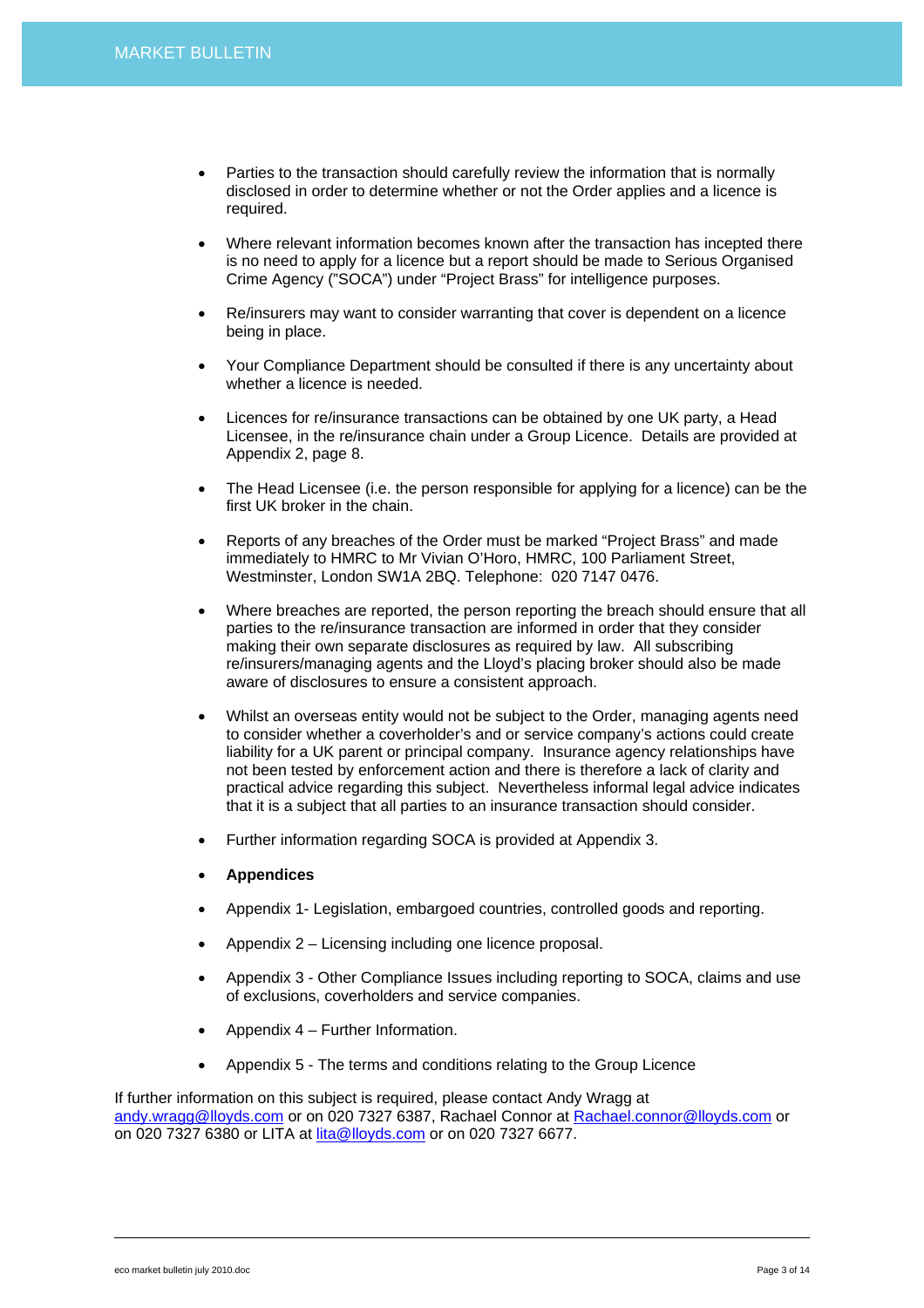# **EXPANDED GUIDANCE ON EXPORT CONTROLS**

#### *Legislation and background*

Since March 2004 the movement of controlled (military) goods between two overseas countries has been subject to UK legislation under part of the Order. The Order [http://www.opsi.gov.uk/si/si2008/uksi\\_20083231\\_en\\_1](http://www.opsi.gov.uk/si/si2008/uksi_20083231_en_1) came into force on 6 April 2009 but effectively updates and consolidates the legislation which has been in force since 2004.

The part of the Order which applies to the movement of arms and military goods between two overseas countries (not to the import or export of such goods to and from the UK) can impact re/insurance activity. It affects UK individuals and UK companies operating anywhere in the World or persons acting within the UK who are involved in the promotion, supply and trade of these goods. It can also apply to UK persons whose sole involvement is the transportation, financing, provision of insurance and reinsurance, general advertising and promotion of these goods.

The military goods captured by the Order are known as "controlled goods" as trading in them, including re/insurance, is permitted as long as, where appropriate, a licence has been obtained. Controlled goods are categorised into 3 types which have varying licensing requirements. Licences are administered by and obtained from the Export Control Organisation ("ECO") within the Department for Business, Innovation and Skills ("BIS") (formerly BERR/DTI). Further information about obtaining a licence is set out at Appendix 2.

HM Revenue and Customs ("HMRC") is responsible for enforcing the legislation and investigating any breach. Breaches of the legislation must be immediately notified to HMRC. Details of how to report breaches are set out below.

Trading (including the provision of re/insurance) without a valid licence is a criminal offence and could result in financial penalties (civil as well as criminal) and or imprisonment up to a maximum of 10 years.

## *Embargoed Destinations*

Some overseas countries are subject to arms embargoes imposed by the EU, UN or Organisation for Security and Co-operation in Europe ("OSCE"). Embargoed destinations are specified in the Order at Parts 1 and 2 of Schedule 4 as amended and also on the BIS website link shown in the paragraph below**.** Iraq, Liberia, Sierra Leone and Somalia are also considered to be embargoed destinations and Guinea was added as an embargoed destination on 11 November 2009**.** The Order sets out that regardless of the category of controlled goods, any supply or delivery of such goods to these regions is prohibited unless a licence has been granted. As an embargoed country, it also means that a licence must be obtained (without exception) for the transport, financing, reinsurance and insurance, advertising and promotion of all categories of controlled goods.

The current list of embargoed destinations is set out in the table below which is subject to change but correct as at 13/07/2010.

| Armenia | Azerbaijan   | Burma/Myanmar | Democratic<br>Republic of<br>Congo | Democratic<br>People's Republic<br>of Korea/North<br>Korea |
|---------|--------------|---------------|------------------------------------|------------------------------------------------------------|
| Guinea  | Iran         | Iraq          | <b>Ivory Coast</b>                 | Lebanon                                                    |
| Liberia | Sierra Leone | Somalia       | Sudan                              | Zimbabwe                                                   |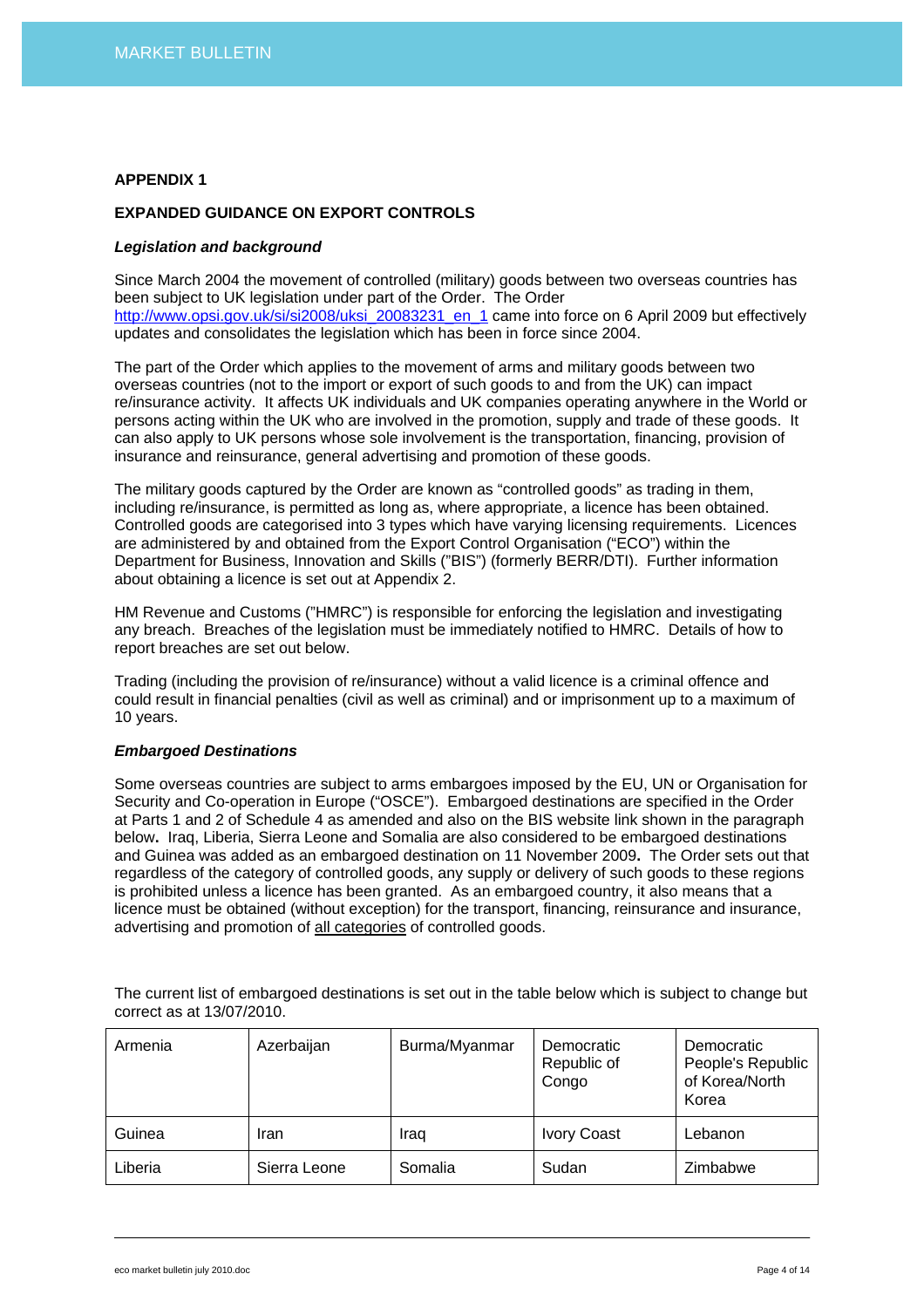The countries subject to arms embargoes change from time to time but an up to date list of embargoed destinations can be found on the Businesslink website (which is a new site for the majority of the ECO's website pages) at the link below:

• [http://www.businesslink.gov.uk/bdotg/action/layer?r.s=m&r.l4=1084292055&r.l1=107971754](http://www.businesslink.gov.uk/bdotg/action/layer?r.s=m&r.l4=1084292055&r.l1=1079717544&r.lc=en&r.l3=1084100244&r.l2=1084228483&topicId=1084100244&r.i=1084302562&r.t=RESOURCES) [4&r.lc=en&r.l3=1084100244&r.l2=1084228483&topicId=1084100244&r.i=1084302562&r.t=R](http://www.businesslink.gov.uk/bdotg/action/layer?r.s=m&r.l4=1084292055&r.l1=1079717544&r.lc=en&r.l3=1084100244&r.l2=1084228483&topicId=1084100244&r.i=1084302562&r.t=RESOURCES) **[ESOURCES](http://www.businesslink.gov.uk/bdotg/action/layer?r.s=m&r.l4=1084292055&r.l1=1079717544&r.lc=en&r.l3=1084100244&r.l2=1084228483&topicId=1084100244&r.i=1084302562&r.t=RESOURCES)** 

Please note that China and India (although listed on the link above) are not embargoed destinations for the purposes of trade controls. With effect from 29 March 2010, Uzbekistan has been removed as an embargoed destination, Rwanda was listed as an embargoed country until 12 December 2008 and Lloyd's has recently been notified that Bosnia and Herzegovina was also listed as an embargoed destination from 3 March 2004 to 6 March 2006.

The addition or removal of embargoed destinations is notified by BIS by way of an email alert. Managing agents and brokers should subscribe to the "Notice to Exporters" subscription service to keep up to date with any amendments to the legislation. The email address to subscribe to is: [web.comments@bis.gsi.gov.uk.](mailto:web.comments@bis.gsi.gov.uk) General information regarding the content of Notices to Exporters is found on BIS' newly updated website at the following link: [http://www.bis.gov.uk/policies/export](http://www.bis.gov.uk/policies/export-control-organisation/eco-notices-exporters)[control-organisation/eco-notices-exporters](http://www.bis.gov.uk/policies/export-control-organisation/eco-notices-exporters).

In addition, International Regulatory Affairs has updated Crystal so that each embargoed country is linked to the relevant page on BIS' website. International Regulatory Affairs will ensure that any new notifications of embargoed countries are updated on Crystal and that an email notification is sent out via Lloyd's e-alert system.

# *Controlled Goods*

The goods subject to the trade controls are categorised by 3 types.

## *Category A goods*

- Category A goods (having the highest level of sensitivity) need a licence to provide re/insurance for their movement between any overseas country **with no exception**. This requirement applies to the movement of Category A goods to all overseas countries not just countries which are designated as embargoed**.** Generally speaking Category A goods are instruments of torture/cluster munitions and trading in them is inherently undesirable. A full list of Category A goods can be found in Schedule 1, part 1 of the Order at: [http://www.opsi.gov.uk/si/si2008/uksi\\_20083231\\_en\\_7#sch1](http://www.opsi.gov.uk/si/si2008/uksi_20083231_en_7#sch1).
- For any re/insurance contract involving Category A goods, BIS must be contacted in advance for advice. There is little legitimate trade in Category A goods and a licence application may be determined without the specifics of particular transactions being known. **In virtually all cases, it is unlikely that a licence will be granted**.
- Enquiries to BIS regarding Category A goods should be submitted to [lu3.eca@bis.gsi..gov.uk](mailto:lu3.eca@bis.gsi..gov.uk) or by telephone to Paul Nott, 020 7215 4481.

# *Category B and C goods*

• Category B and C goods need a licence to provide re/insurance for their movement from one overseas country to another overseas embargoed destination. Category B goods listed in Schedule 1, part 2 of the Order [http://www.opsi.gov.uk/si/si2008/uksi\\_20083231\\_en\\_8#sch1](http://www.opsi.gov.uk/si/si2008/uksi_20083231_en_8#sch1-pt2) [pt2](http://www.opsi.gov.uk/si/si2008/uksi_20083231_en_8#sch1-pt2) are of heightened concern but in which there is legitimate trade, such as small arms and light weapons, long range missiles and MANPADS (Man Portable Air Defence Systems).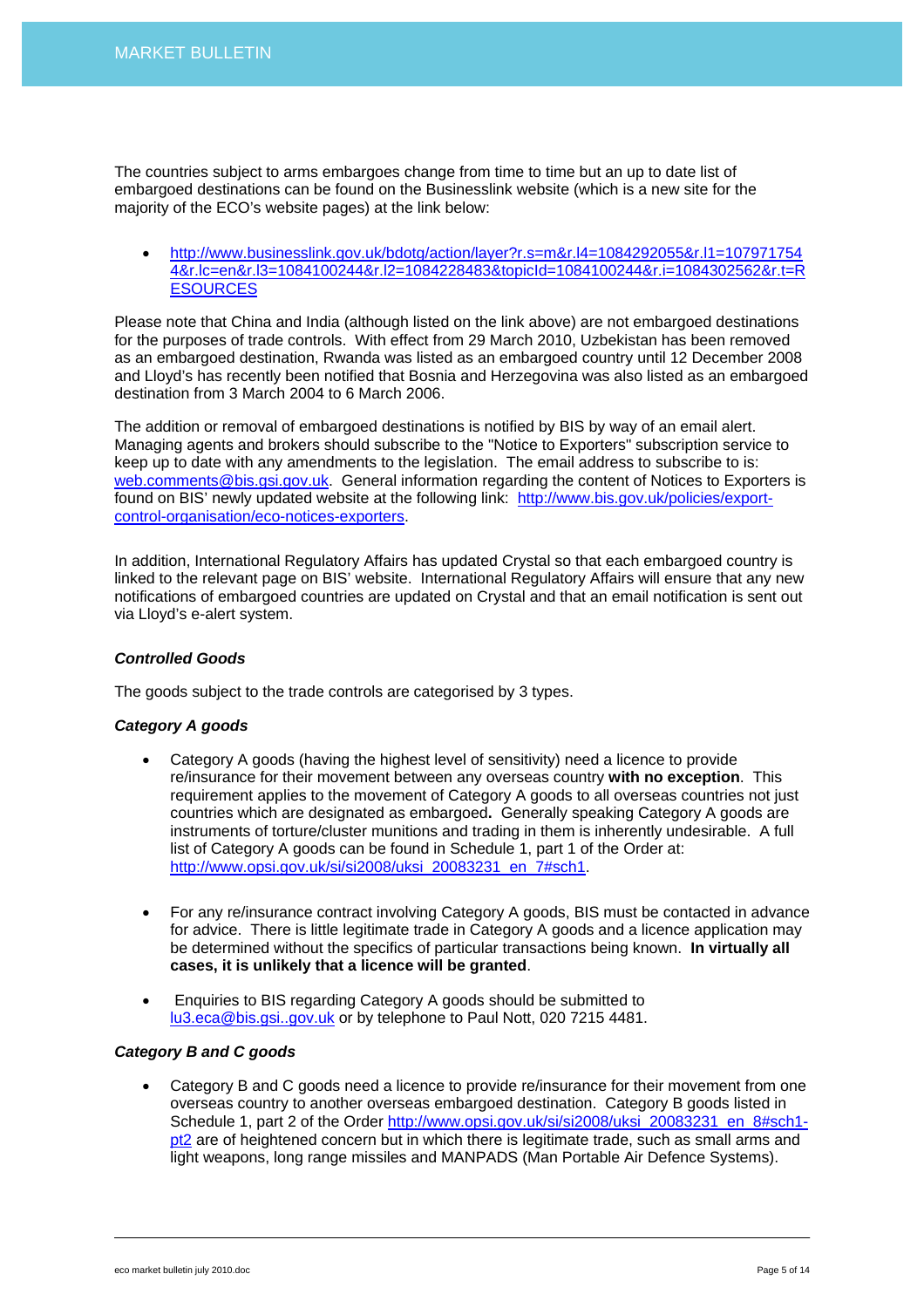- Category C goods are not separately listed but are included within the full list of military goods on Schedule 2, parts 1: [http://www.opsi.gov.uk/si/si2008/uksi\\_20083231\\_en\\_8#sch2](http://www.opsi.gov.uk/si/si2008/uksi_20083231_en_8#sch2) and 2: [http://www.opsi.gov.uk/si/si2008/uksi\\_20083231\\_en\\_10](http://www.opsi.gov.uk/si/si2008/uksi_20083231_en_10) of the Order. BIS advise that any items on the full military list which are not extracted into Category A and B, (i.e. listed on Schedule 1 (parts 1 and 2)) are classified as Category C. This would also include portable devices for the purpose of riot control or self-protection by the administration or dissemination of an incapacitating chemical substance and certain riot control agents.
- Enquiries to BIS regarding Category B & C goods should be submitted to [lu3.eca@bis.gsi..gov.uk](mailto:lu3.eca@bis.gsi..gov.uk) or by telephone to Paul Nott, 020 7215 4481. BIS advise that it will only be able to advise through these channels if the enquirer knows the applicable category of goods for the items being insured.

Trade control licences are only required for goods specified in Category A, B and C of the Order, as amended. Goods which are not specified as such but are being sought for use in embargoed destinations, by military-related end users or otherwise, are not subject to UK trade controls. For example, the foreign procurement of non-military helicopters by the Iraqi MOD would not fall within the scope of the trade controls.

# *Reporting*

The legislation dates back to March 2004 and managing agents and brokers should be aware of their duty to report breaches from that time period.

Managing agents should note that HMRC will not permit Lloyd's to disclose breaches on their behalf. Reports of breaches of the Order must be made immediately by the party involved to HMRC. Reports, entitled "Project Brass" should be made in writing to:

• Mr Vivian O'Horo, HMRC, 100 Parliament Street, Westminster, London SW1A 2BQ. Telephone: 020 7147 0476.

We are aware that a number of managing agents have completed a review of their records and reported historical breaches made inadvertently to HMRC. It is strongly recommended that managing agents ensure that other subscribing syndicates are informed (either by the broker or itself, if appropriate) of any report being made to HMRC in order that there is a consistent approach. If a managing agent does not view a risk to be a breach and particularly where it is aware that another managing agent has disclosed the matter as a breach, it should ensure that it has documented its decision not to disclose, stating the reasons why.

Voluntary disclosures should be comprehensive and should explain what happened, why it happened, the steps taken to rectify the situation to avoid future recurrences and any aggravating or mitigating circumstances including legal arguments.

Lloyd's recommends that all subscribing re/insurers, including the London Company Market, ensure that all re/insurance parties to the transaction are aware of any voluntary disclosures that are made. This may be best achieved by the London broker ensuring all parties are notified. International Regulatory Affairs Department should also be advised of any potential breach relating to a Lloyd's policy or a co-insured policy.

The Market is also reminded that although there is no specific obligation in the FSA Handbook requiring firms to notify the FSA of an ECO breach, Principle 11 requires firms to keep the FSA advised of any relevant issues of which they would normally expect notice.

Other compliance issues that may need consideration if a breach is identified are set out in Appendix 3.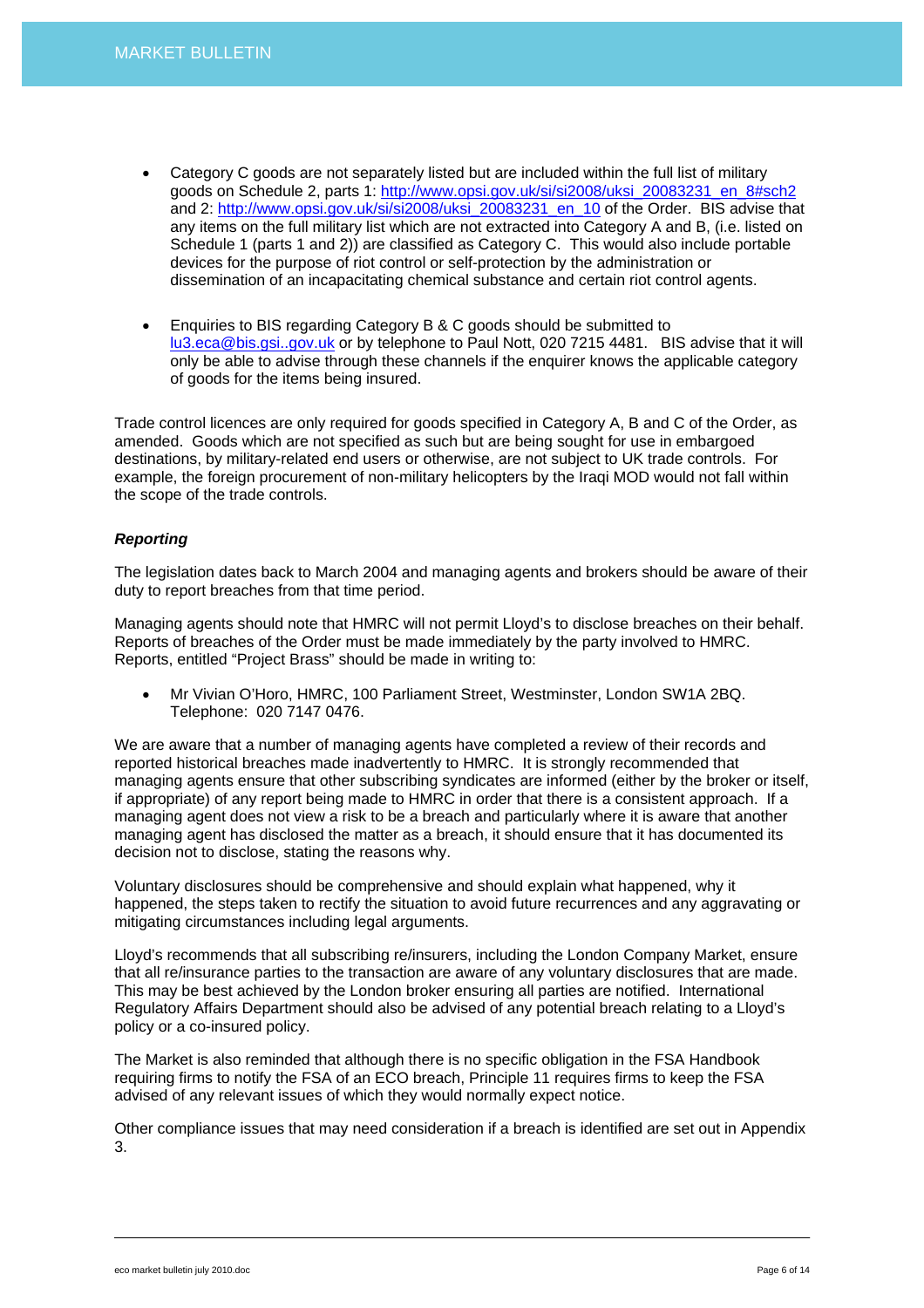#### **LICENSING**

## *When is a licence required?*

The trade controls only apply to re/insurance that relate to particular transactions; that is the specific movement of Category A goods from one overseas country to another or the specific movement of Category B or C goods to an embargoed destination. For a transaction to fall under the trade controls, the specifics (controlled goods, source and destination countries) must be determinable from documentation that is normally disclosed as part of the re/insurance transaction. Therefore for transactions re/insuring Category B and/or C goods exported from an overseas country to an embargoed destination, in order to obtain a licence, **all** of the features of type of goods, source and destination must be known.

Re/insurance contracts such as annual hull and aviation policies and other types of re/insurance which are not specific to particular transactions do not fall within the scope of the licensing requirements. An example of a contract where a lack of information will make it unlikely that a licence can be applied for would be an open cargo re/insurance cover or a treaty reinsurance with worldwide territorial limits where the destinations and/or the types of military goods are not specified and an annual aviation hull policy where it is unspecified as to the destinations and whether any military goods are being carried.

Regardless of the identity of the insured, there are no transactions involving embargoed destinations which are exempt from trade control licence requirements, even if they are being carried out on behalf of organisations such as the UN or US forces for peacekeeping missions or to the government or state departments of embargoed destinations.

#### *When to apply for a licence?*

BIS has advised that a licence is required at the point that **agreement** is given to re/insure a transaction. This will be at the point an underwriter puts down his/her line. Therefore, there is no legal requirement to have a licence in place at the time of quoting.

## *Due diligence*

Parties should apply due diligence in determining whether the provision of re/insurance relating to specific transactions falls under the scope of the trade controls. In practice, this means that re/insurers and re/insurance brokers should review the information about the transaction that is normally disclosed to them. If any of this information means that the re/insurer (or his agent) or re/insurance broker knows or has reason to believe that the provision of re/insurance will, or may, result in the removal of those goods from one third country to another (as applicable to any overseas country in respect of Category A goods and to embargoed destinations in respect of Category B and C goods), then a trade control licence may be required.

## *Knowledge*

Where information about a specific transaction becomes known after the relevant movement of goods, which would fall under the trade controls, has occurred (e.g. via a declaration to an open cargo cover or binding authority) BIS advise that these transactions are not considered to be in breach of the licensing requirements of the Order. This is because the information relating to the specifics was not known at the time that the re/insurance was agreed to and therefore there would have been inadequate information to grant a licence or apply for one. However, for intelligence purposes, HMRC has requested that these transactions are reported to the Serious Organised Crime Agency ("SOCA") under "Project Brass." If information becomes available during the currency of the contract which would have required a licence application had it been known at inception, parties to the re/insurance transaction will be on notice that transactions subject to trade controls could form part of the contract and therefore may need to make appropriate enquiries to find out if future transactions will require a licence.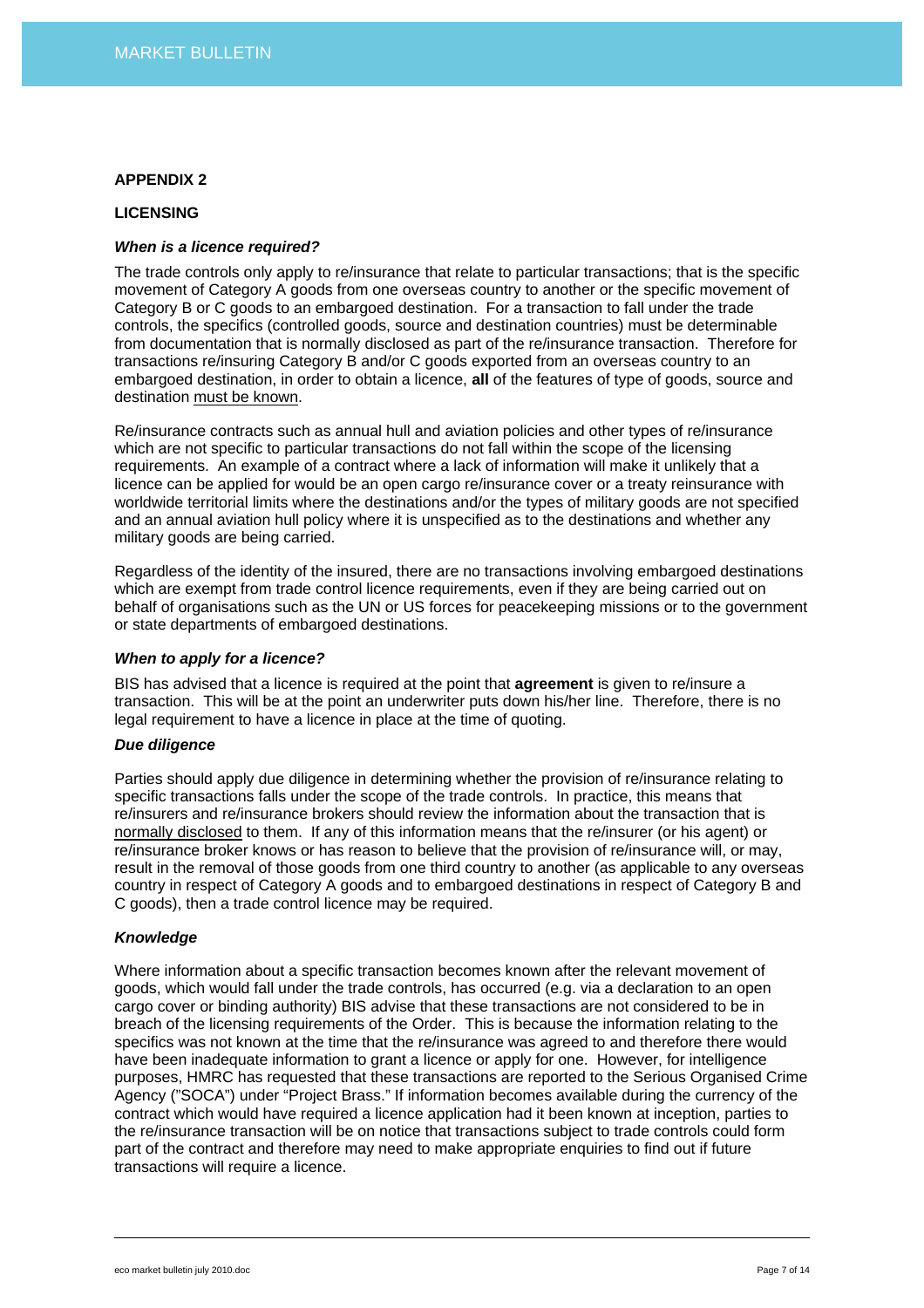#### *Obtaining a Group Licence – one licence per transaction*

A major development since guidance was previously issued by Lloyd's has been the successful negotiation with BIS to develop a solution of only requiring one licence for a re/insurance transaction subject to trade controls. The licensing process, as set out in the Order, requires that each UK entity/person, involved in facilitating a re/insurance transaction subject to trade controls, needs to obtain a licence in order to proceed. For re/insurance transactions, particularly involving a subscription market, this would potentially involve a large number of entities, all submitting the same information and application. BIS has therefore agreed an option whereby only one licence per transaction is required, which would be granted to a Head Licensee with Sub Licensees covered by the licence.

The Working Group has consulted BIS on the practical steps that would be required for a one licence process within a subscription market and has agreed a set of terms and conditions that all parties consider are workable. The key features and some practical processes to assist their implementation are bulleted below**.** A full set of the terms and conditions is attached at Appendix 5. (For the avoidance of doubt the Group Licence process relates to re/insurance transactions subject to trade controls and not to any other elements of the export control legislation.)

If the application is for a Group Licence, this should be made clear under "Further Information" on the application form. The option for a licence to cover a group of underwriters and brokers exists for both types of trade control licence that are available, although the Standard Individual Trade Control Licences are most appropriate for insurance transactions. (See overleaf.)

- A Head Licensee is required, who will be responsible for:
	- $\circ$  registering on the SPIRE<sup>[1](#page-7-0)</sup> system (prior to applying),
	- o applying for the licence in relation to the proposed re/insurance,
	- o maintaining full records of the re/insurance transaction, Sub Licensees and related licence details.
- The Head Licensee must be a UK person/entity but could be located overseas.
- The consensus of the Working Group is that the first UK broker in the chain is best placed to act as Head Licensee. In certain cases this may not be the London broker if a UK retail broker is in the chain.
- Other parties involved in the re/insurance transaction, including subscribing insurers to be covered by the licence, will be known as Sub Licensees. Where a Head Licensee is the Lloyd's broker, then a re/insurer's stamp on the slip will serve as evidence of the insurer's status as Sub Licensee. Where the Head Licensee is a UK retail broker then the provision of evidence of cover (including security) by the placing broker, identifying the subscribing insurers will serve as evidence of both the placing broker and the subscribing insurers' status as Sub Licensees. However this needs to be fulfilled within 30 days and responsibility falls to all Sub Licensees to ensure this has happened. The purpose of this is to ensure that BIS, who has the right to audit the records relating to a licence, can easily ascertain the identities of all licensees for a particular transaction. The process of notification from Sub Licensees to Head Licensee is a matter for underwriters and brokers to decide upon. It does not have to be a formal letter of notification but could be by way of email.
- BIS has agreed that a copy of the complete Underwriting Slip, showing the identities of the subscribing market would serve as good notice to them in terms of their audit process. BIS agreed that once a licence is obtained, it could form part of the documentary evidence of the Slip, for underwriters to note during the broking process and satisfy themselves that the transaction is compliant before confirming their agreement to insure.

<span id="page-7-0"></span><sup>1</sup> SPIRE is the Export Control Organisation's (ECO's) fully electronic system for processing strategic export licence applications. It is the main system that exporters or parties subject to trade controls need to use to apply or register for an export/trade control licence for military or dual-use products.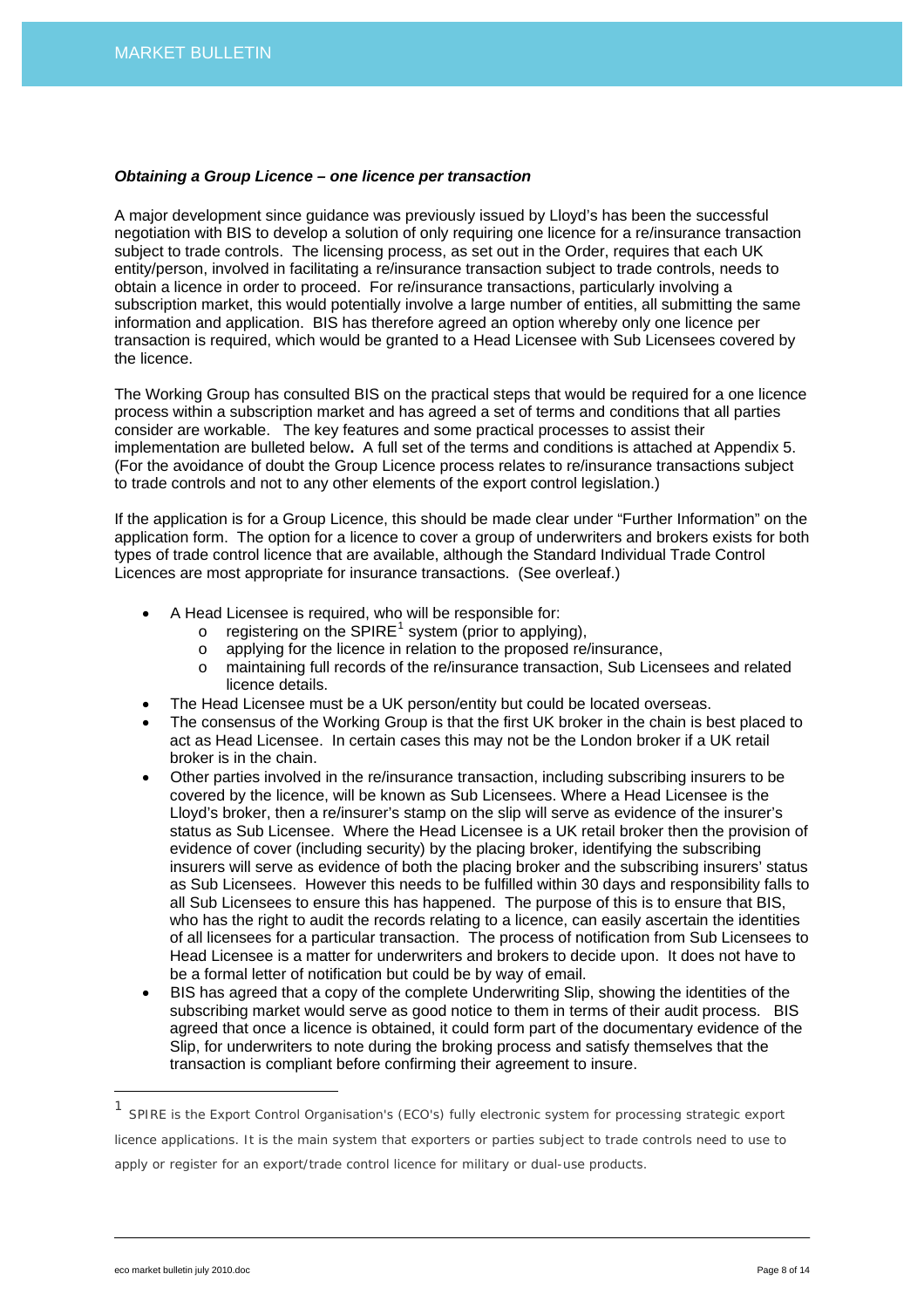• The licence obtained will reflect the coverage and period under the re/insurance contract.

#### *Applying for a licence*

There are two different types of licences that the Group Licence option may be used for. These are the Standard Individual Trade Control Licence ("SITCL") and the Open Individual Trade Control Licence ("OITCL"). As mentioned previously a SITCL is more likely to be suitable for insurance transactions.

A SITCL is specific to a named licensee and authorises involvement in trading a set quantity of specific goods between a specified source country and a specified destination country with a named consignee (where applicable) and end-user. SITCLs will normally be valid for two years. Upon expiry either by time or because the activity has taken place the licence ceases to be valid. Should further similar activity take place, a further licence must be applied for. A SITCL can licence multiple insurance transactions but the nature and scope of such licences means that the transactions must fall within the same defined parameters such as the same goods, consignor, consignee, end user details and end use purpose and country of origin and destination.

An OITCL is a more general permit but again specific to a named licensee. It authorises involvement in trading specific goods between any number of source countries and destination countries and named consignees (where applicable) and end users and can also be used for multiple transactions. It can be valid for as long as five years. However BIS will need to know information regarding the country of origin, destination and or specified consignor, consignee and end-user and BIS therefore advise that they should be contacted before the submission of an OITCL application to discuss further. If an OITCL application is rejected, it will need to be resubmitted as a SITCL application.

Under Trade Control licences, there are also two Open General Trade Control Licences ("OGTCLS") which entities subject to trade controls can register to use but neither authorises the provision of insurance related to the movement of Category A goods or the supply of any Category A, B or C goods to embargoed destinations. Therefore applicants should only register for a SITCL or discuss the suitability of an OITCL with BIS.

There is a minimum set of information required by BIS to process an application, namely:

- The details and nature of the goods. At the very least, BIS will need to know which categories of goods are being insured but more detail, such as knowing the calibre of ammunition, types of weapons, types of military vehicles and details of military communication equipment including quantities will result in quicker processing of applications.
- The location of the goods.
- The name and address of the end user (and consignee where applicable).
- The intended end-use, e.g. peace-keeping operations in country X.
- The period over which the insurance or reinsurance takes place.
- Supporting documentation from the end user corroborating information on the application.

If any of the above information is not available, it will not be possible to complete and submit a trade licence application.

Persons seeking a licence (which in the case of re/insurance transactions will be the Head Licensee) must contact BIS and apply for an on-line licence in advance of the transaction. BIS aims to process SITCL applications within 20 working days and BIS recommends that a minimum of 60 working days is allowed for OITCL applications. As the circumstances in which insurance parties need to obtain a trade control licence apply to the most sensitive transactions, such as involving Category A goods or an embargoed destination, the time for approving applications may be longer to assess the identity of the end user of the items and the end use itself. BIS also advises that a lack of detail regarding the goods will slow down the application process.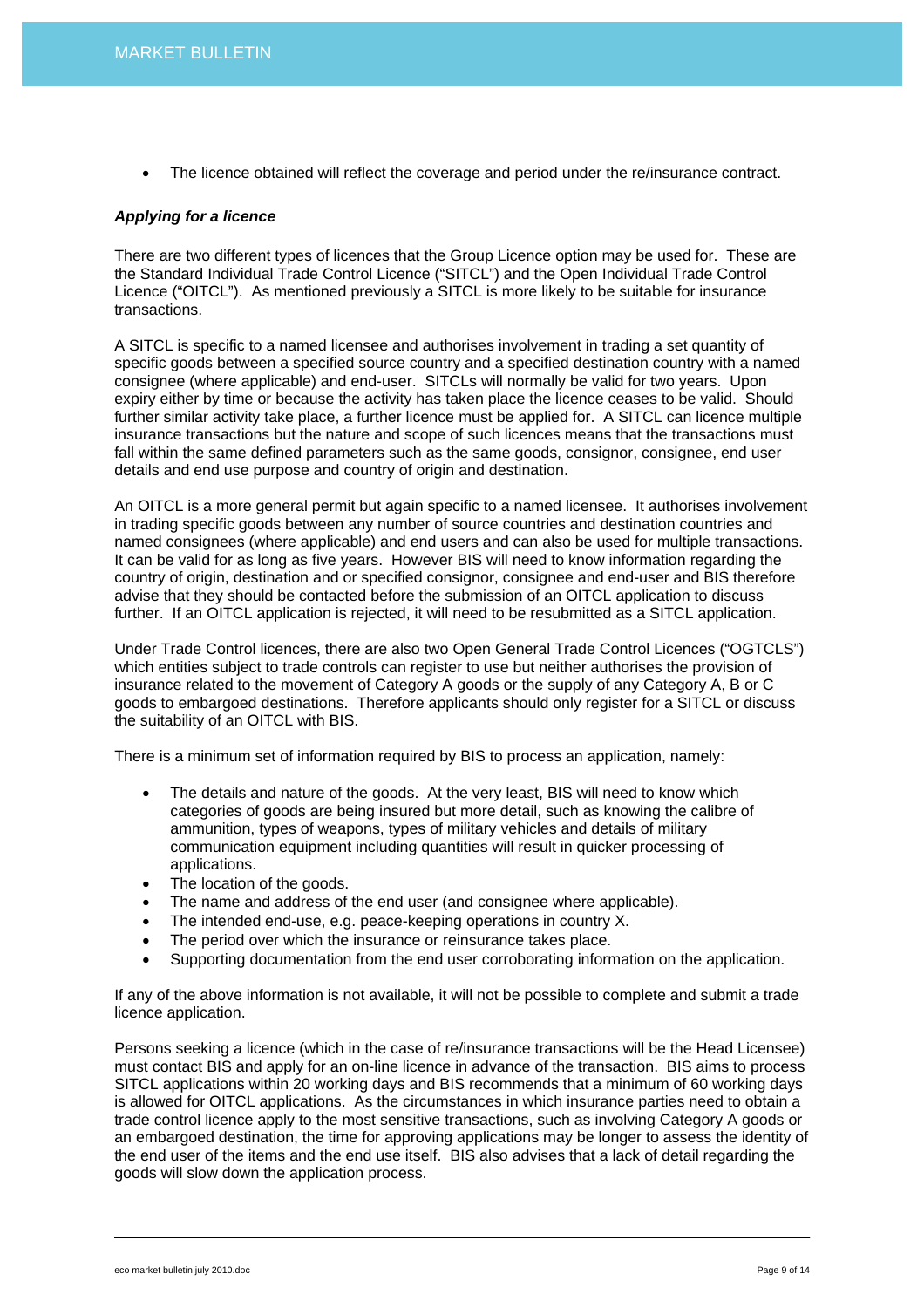Lloyd's recognises that these timescales may be unrealistic when dealing with certain insurance transactions and we will continue to explore with BIS the possibility of reducing the length of time a licence application takes.

For transactions involving an embargoed destination, relevant UK, EU and UN legislation will be reviewed to ensure that a licence for the insurance of the supply of goods can be issued under the terms of the embargo. A licence may be withdrawn or refused, if insufficient information is provided to make this determination.

A link to BIS' web page regarding the licensing process is found at:

<http://www.businesslink.gov.uk/bdotg/action/layer?topicId=1083024851&r.s=as&r.l4>

The web site also has a guide relating to trafficking and brokering (trade controls) which is available at:

[http://www.businesslink.gov.uk/bdotg/action/layer?r.s=tl&r.l1=1079717544&r.lc=en&r.l3=108](http://www.businesslink.gov.uk/bdotg/action/layer?r.s=tl&r.l1=1079717544&r.lc=en&r.l3=1084572098&r.l2=1084228483&topicId=1084556140) [4572098&r.l2=1084228483&topicId=1084556140](http://www.businesslink.gov.uk/bdotg/action/layer?r.s=tl&r.l1=1079717544&r.lc=en&r.l3=1084572098&r.l2=1084228483&topicId=1084556140). .

- There is also a telephone helpline of 020 7215 4594 or email: [eco.help@bis.gsi.gov.uk](mailto:eco.help@bis.gsi.gov.uk). Enquiries can also be directed to Paul Nott of BIS at 020 7215 4481 or to [lu3.eca@bis.gsi.gov.uk](mailto:lu3.eca@bis.gsi.gov.uk)
- If uncertain whether the goods involved fall within the scope of the trade controls, i.e. if military, paramilitary or other special goods, these enquiries should be submitted via the ECO's electronic licensing system (SPIRE) as an Electronic Rating Enquiry
- A link to SPIRE can be found at: [https://www.spire.bis.gov.uk](https://www.spire.bis.gov.uk/). Companies can also register on SPIRE in advance of a licence application. Registration allows companies to nominate specific users and keep track of any licences that are being applied for, therefore allowing companies to control who within the organisation is submitting applications.
- If it is established that the goods are controlled goods, the matter will then be referred to the appropriate department in the Licensing Unit of the ECO to assess if a licence is required.

## *Licence revocation*

On occasion, authorisation for a licence may be withdrawn by BIS either by temporary suspension (whilst further investigation is carried out) or permanently. Such revocations or suspensions can be a response to a change in circumstances and therefore be unforeseeable at the time the licence was issued and also occur without prior warning. If a licence authorisation is withdrawn, all parties authorised under the Licence will be subject to the revocation. BIS will notify the Head Licensee and ensure that the Head Licensee notifies any Sub Licensees.

If a claim occurred after the date of inception but before any notification of a licence revocation (e.g. mid way through a shipment) BIS advise that the claim can be dealt with and payment can be made even if the handling of this occurs after the licence is revoked.

If however a loss occurs after the date of licence revocation, underwriters would be in breach of the Order if they continued to provide insurance coverage and therefore no claims payments could be made. Insurers may therefore wish to consider whether warranting that cover is dependent on a licence being currently in force might provide further protection in such an eventuality. Further comment on warranties and exclusions is set out in Appendix 3.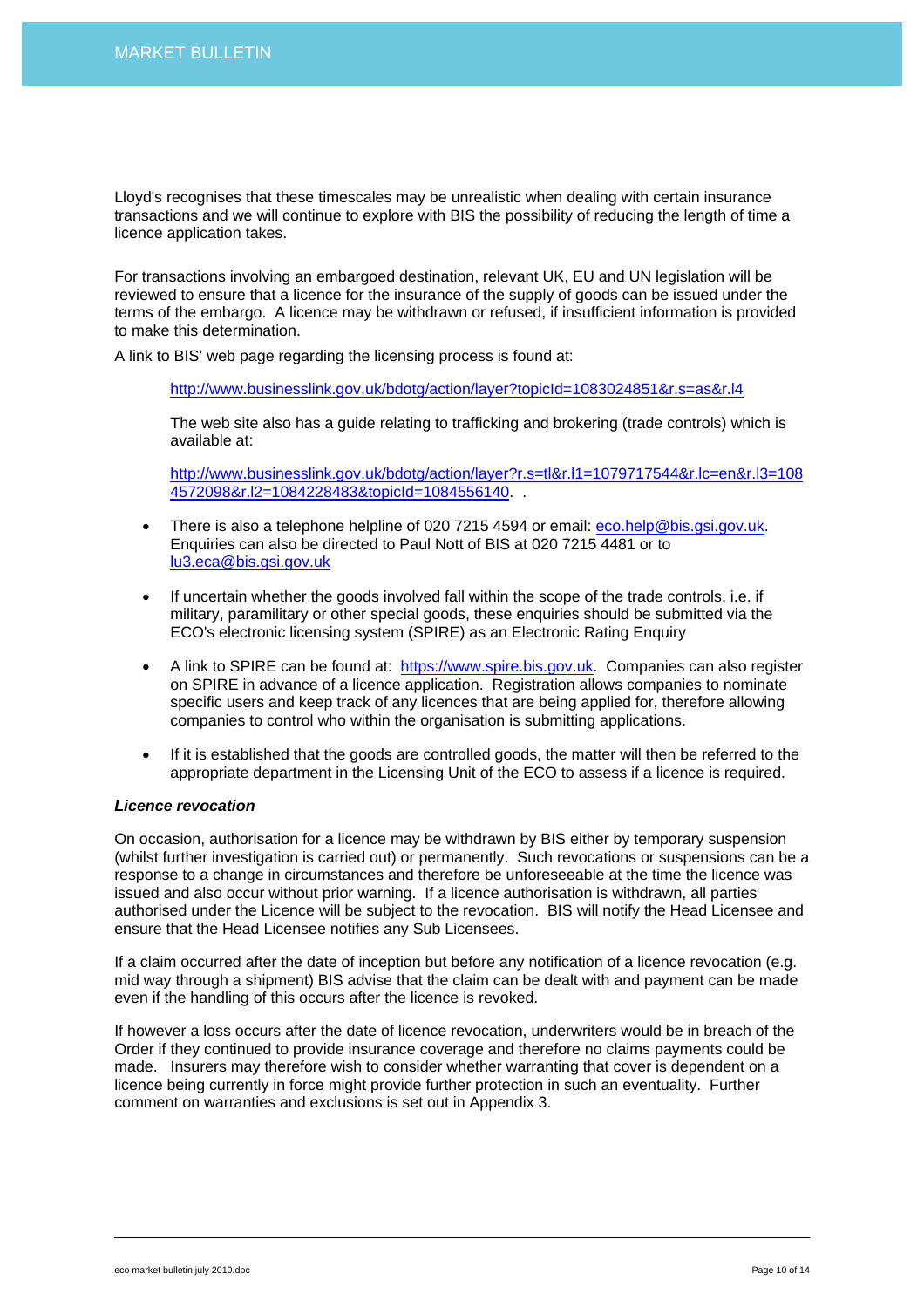# **OTHER COMPLIANCE CONSIDERATIONS**

#### *SOCA referrals*

Where a violation of a trade control has been self reported to HMRC by a managing agent/broker. HMRC advise that entities may wish to make a suspicious activity report to SOCA in addition to the voluntary declaration to HMRC but this is a matter for the individual company to decide.

However HMRC require intelligence on any transactions that are presented to managing agents or brokers where it appears that a breach of the ECO has occurred. Reports in this regard should be made to SOCA and entitled "Project Brass". SOCA's web site is [www.soca.gov.uk](http://www.soca.gov.uk/). IRA can assist parties in making disclosures to SOCA.

On a case by case basis, certain transactions subsequent to an export control breach may need consent from SOCA and managing agents may wish to consider obtaining legal advice if this situation arises.

# *Exclusionary Language/Warranties*

It is considered that an exclusion clause does not avoid the need to conduct appropriate due diligence nor does it exempt UK persons from their obligations under the legislation and is therefore unlikely to provide a defence against a breach of the Order. However a warranty which states that coverage is subject to a valid licence being in force may be beneficial in the event of a licence being revoked, as mentioned previously (see page 10).

## *Service Companies and Binding Authorities*

Whilst an overseas entity would not be subject to the Order, managing agents need to consider whether a coverholder or service company's actions could create liability for them. This is particularly the case should there be shared UK back office functions, controls and/or payment mechanisms. Insurance agency relationships have not been tested by enforcement action and there is therefore a lack of clarity and practical advice regarding this subject. Nevertheless, informal legal advice indicates that it is a subject that all parties to an insurance transaction should consider.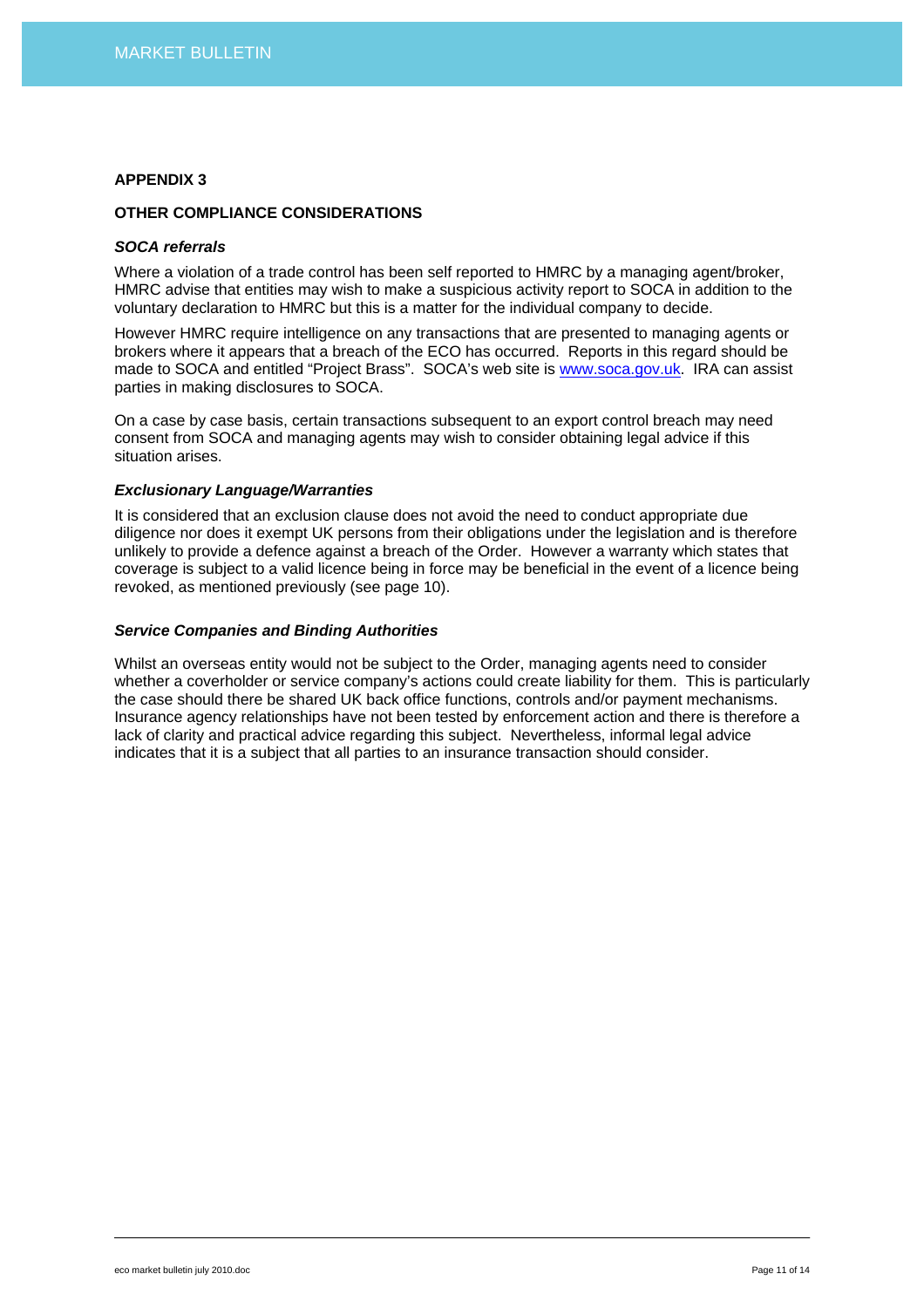#### **FURTHER INFORMATION**

It is appreciated that the above guidance may not cover every eventuality and it is strongly recommended that any additional clarification is obtained directly from BIS.

As referenced above, BIS has an informative website, which has detailed guidance regarding compliance, obtaining licences and frequently asked questions. Links to this web site and other relevant organisations are listed below.

If further information on this subject is required, please contact Andy Wragg at [andy.wragg@lloyds.com](mailto:andy.wragg@lloyds.com) or on 020 7327 6387, Rachael Connor at [Rachael.connor@lloyds.com](mailto:Rachael.connor@lloyds.com) or on 020 7327 6380 or LITA at [lita@lloyds.com](mailto:lita@lloyds.com) or on 020 7327 6677.

#### *Links to web sites:*

• ECO's home page

[http://www.businesslink.gov.uk/bdotg/action/layer?r.s=tl&r.l1=1079717544&r.lc=en&topicId=1](http://www.businesslink.gov.uk/bdotg/action/layer?r.s=tl&r.l1=1079717544&r.lc=en&topicId=1084228483) [084228483](http://www.businesslink.gov.uk/bdotg/action/layer?r.s=tl&r.l1=1079717544&r.lc=en&topicId=1084228483)

• ECO web site – list of embargoed countries

[http://www.businesslink.gov.uk/bdotg/action/layer?r.s=m&r.l4=1084292055&r.l1=107971754](http://www.businesslink.gov.uk/bdotg/action/layer?r.s=m&r.l4=1084292055&r.l1=1079717544&r.lc=en&r.l3=1084100244&r.l2=1084228483&topicId=1084100244&r.i=1084302562&r.t=RESOURCES) [4&r.lc=en&r.l3=1084100244&r.l2=1084228483&topicId=1084100244&r.i=1084302562&r.t=R](http://www.businesslink.gov.uk/bdotg/action/layer?r.s=m&r.l4=1084292055&r.l1=1079717544&r.lc=en&r.l3=1084100244&r.l2=1084228483&topicId=1084100244&r.i=1084302562&r.t=RESOURCES) **[ESOURCES](http://www.businesslink.gov.uk/bdotg/action/layer?r.s=m&r.l4=1084292055&r.l1=1079717544&r.lc=en&r.l3=1084100244&r.l2=1084228483&topicId=1084100244&r.i=1084302562&r.t=RESOURCES)** 

• HMRC's web site

[http://customs.hmrc.gov.uk/channelsPortalWebApp/channelsPortalWebApp.portal?\\_nfpb=tru](http://customs.hmrc.gov.uk/channelsPortalWebApp/channelsPortalWebApp.portal?_nfpb=true&_pageLabel=pageImport_Home) [e&\\_pageLabel=pageImport\\_Home](http://customs.hmrc.gov.uk/channelsPortalWebApp/channelsPortalWebApp.portal?_nfpb=true&_pageLabel=pageImport_Home)

SOCA's web site

[www.soca.gov.uk](http://www.soca.gov.uk/)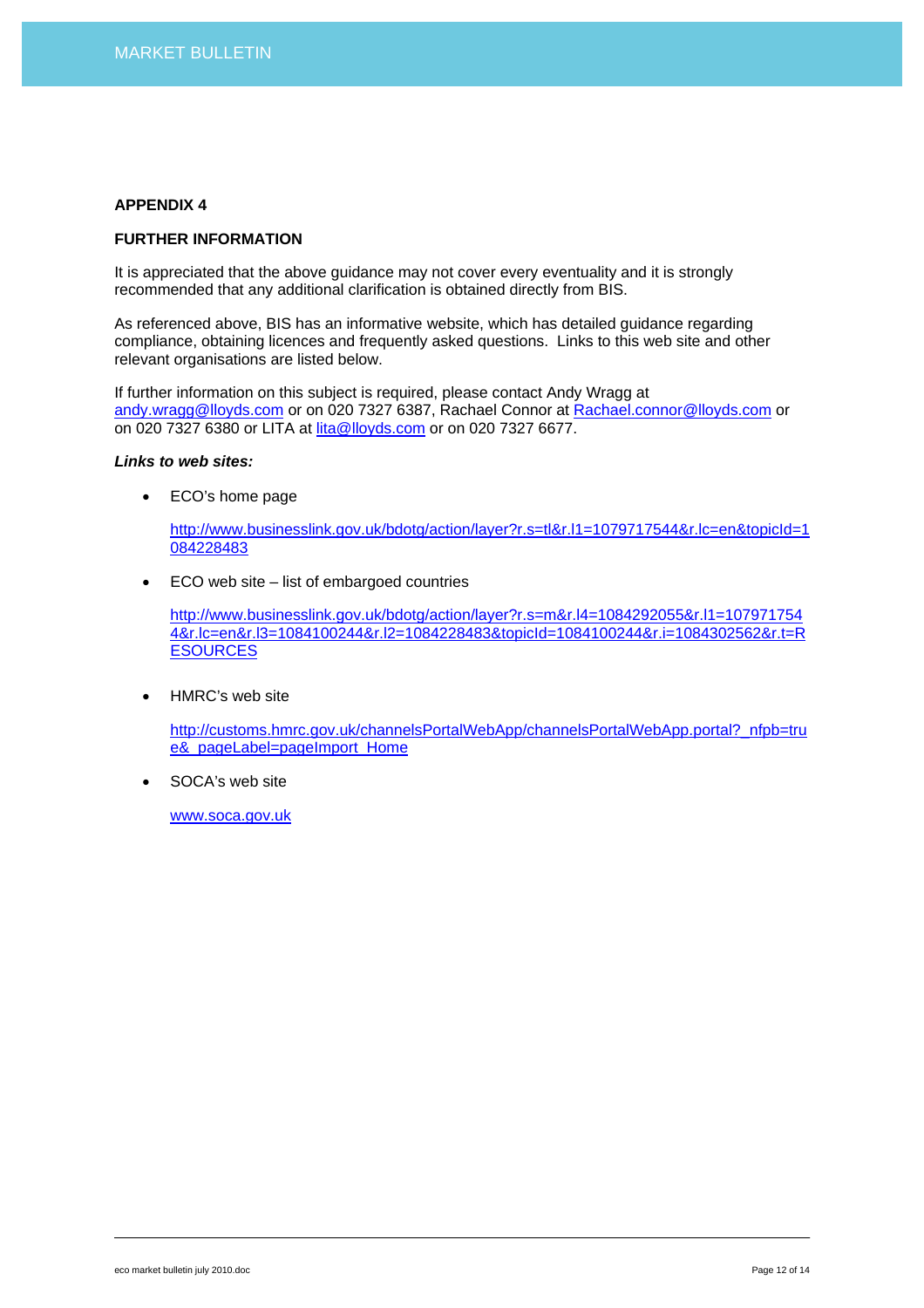# **GROUP LICENCE – TERMS AND CONDITIONS**

#### **Authorisation**

Subject to the conditions set out below, the Secretary of State, in exercise of powers conferred by article 26 of the Export Control Order 2008, authorises:

- (a) the person named in box [1] of this licence ("the head licensee"); and
- (b) any other person (each an "additional licensee")

to arrange or provide insurance related to the movement of the goods described in box [13], from the [exporter] specified in box [5] to the [consignee] specified in box [7], during the period ending with the date shown in box [3].

The arrangement and provision of such insurance is described in this licence as "the insurance activity".

#### **Conditions**

- 1. Nothing in this licence authorises any activity outside the United Kingdom which is prohibited by the law of any of the territories where that activity is to be carried out, or any exportation of any goods from the United Kingdom.
- 2. Nothing in this licence authorises the arrangement or provision of insurance in relation to any activity if the person arranging or providing insurance:
	- (a) has been informed by a competent authority, or knows, that the activity may breach any sanctions imposed by the United Nations, the European Union or the Organisation for Security and Co-operation in Europe; or
	- (b) has grounds for suspecting that the activity may breach any such sanctions unless, having made all reasonable enquiries into the activity, the person is satisfied that it will not.

3. If:

- (a) the head licensee or an additional licensee ("the licensee") enters into a contract of insurance; and
- (b) the contract of insurance contains provisions ("the relevant provisions") that would make it unlawful for the licensee to enter into it were it not for this licence

the licensee must ensure that the relevant provisions will cease to have effect from the time of this licence's expiry or revocation. The licensee may nevertheless enforce rights or comply with obligations that have arisen under the relevant provisions in relation to any event taking place before the time of the expiry or revocation.

- 4. No additional licensee may participate in the insurance activity [for more than [30] days] unless it informs, or has already informed, the head licensee, in writing, of the following:
	- (a) the additional licensee's name and address;
	- (b) the additional licensee's intention to participate or continue participating in the insurance activity.
	- 5. If the head licensee receives, or has already received, the information specified in condition 4 in relation to an additional licensee, the head licensee must send a copy of this licence to the relevant additional licensee.

The head licensee must comply with this requirement before the end of the period of [14] days beginning with the later of the date of this licence and the date the head licensee received the information specified in condition 4 in relation to the relevant additional licensee.

6. The registration requirement in article 28 of the Export Control Order 2008 does not apply.